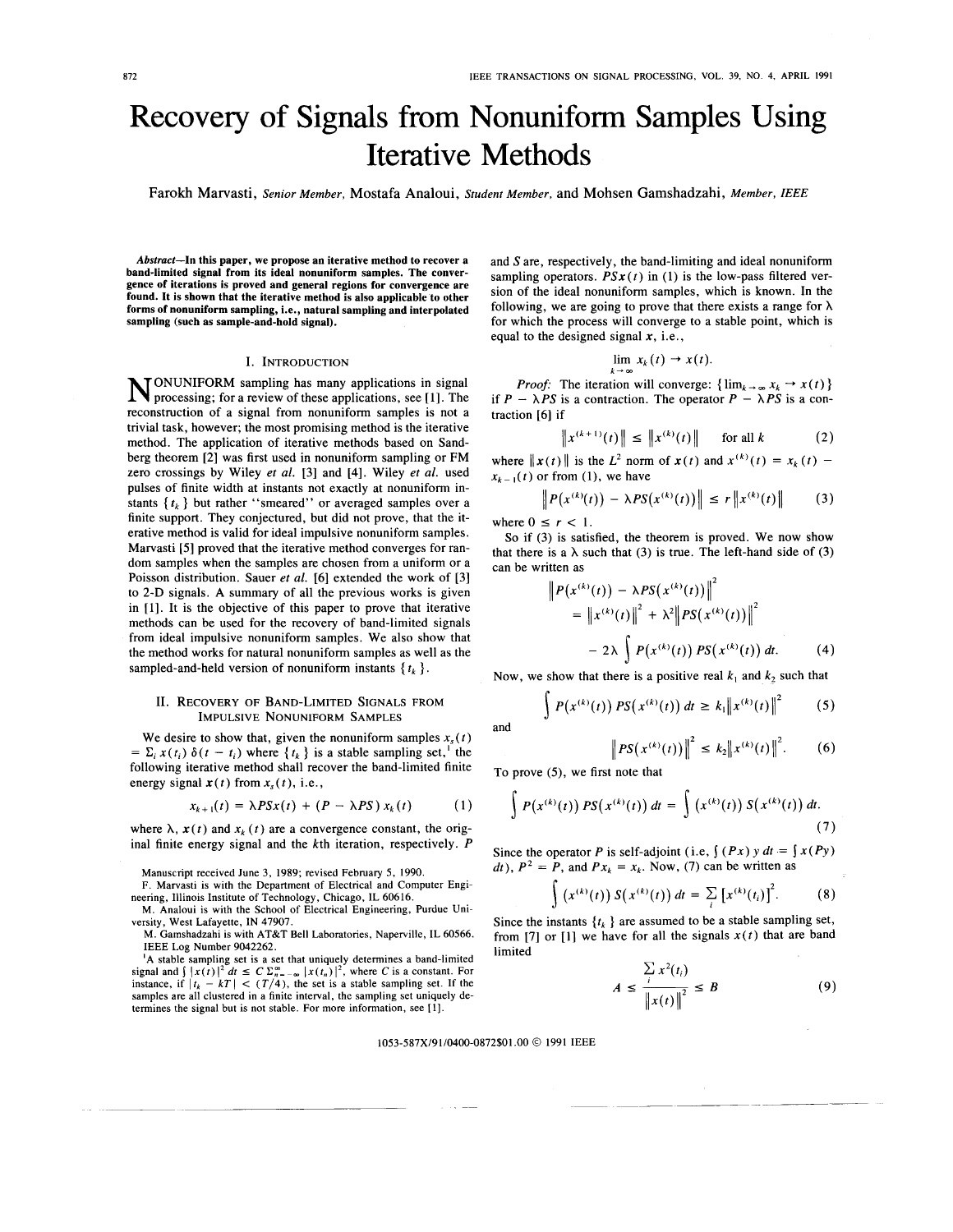

Fig. 2. Sample and hold with constant width at the Nyquist rate  $(1t_n$ width: ---. *nT* 1 < *T/4).* Original signal: ........ . Sample and hold with constant

where *A* and *B* are positive constants, depending only on the bandwidth and  $\{t_k\}$ . From (7)-(9), we conclude

$$
\int P(x^{(k)}(t)) PS(x^{(k)}(t)) dt \ge A ||x^{(k)}(t)||^2.
$$
 (10)

Therefore, (5) is proved by setting  $k_1 = A$ .<br>To prove (6), we can write

$$
\|PS(x^{(k)}(t))\|^2 = \int PS(x^{(k)}(t)) \sum_i (x^{(k)}(t)) \delta(t - t_i) dt
$$
  
\n
$$
= \sum_i \int [PS(x^{(k)}(t))] (x^{(k)}(t_i) \delta(t - t_i)) dt
$$
  
\n
$$
= \sum_i [PS(x^{(k)}(t))] t = t_i (x^{(k)}(t_i))
$$
  
\n
$$
\leq \left[ \sum_i |x^{(k)}(t_i)|^2 \right]^{1/2} \left[ \sum_i |[PS(x^{(k)}(t))] t = t_i \right]^{2}^{1/2}
$$
  
\n
$$
\leq B \|x^{(k)}(t)\| \cdot \|PS(x^{(k)}(t))\|. \tag{11}
$$

Hence, from (11), we have

$$
\|PS(x^{(k)}(t))\| \le B \|x^{(k)}(t)\|.
$$
 (12)

Therefore, hypothesis  $(6)$  is proved. From  $(4)-(6)$ , we get

$$
\left\|P(x^{(k)}(t)) - \lambda PS(x^{(k)}(t))\right\|^2 \le r \left\|x^{(k)}(t)\right\|^2
$$
  
where  $r = 1 + \lambda^2 k_2 - 2\lambda k_1$ .



**Fig. 3. Sample and hold with variable width at the Nyquist rate**  $(|t_n - nT| < T/4)$ **. Original signal: ......... Sample and hold with variable** width at the Nyquist rate:  $-$ 



Fig. 4. Original signal and nonuniform ideal samples at the Nyquist rate  $(|t_n - nT| < T/4)$ . Original signal: ......... Nonuniform ideal samples: -

In order to satisfy (3), *r* has to be in  $0 \le r < 1$ , i.e., given a particular  $k_1$  and  $k_2$ ,  $\lambda$  has to be in the following region of convergence for the iterative relationship given in **(1):** 

$$
\begin{cases} 0 < \lambda < \frac{2k_1}{k_2} \\ k_1^2 \le k_2. \end{cases} \tag{13}
$$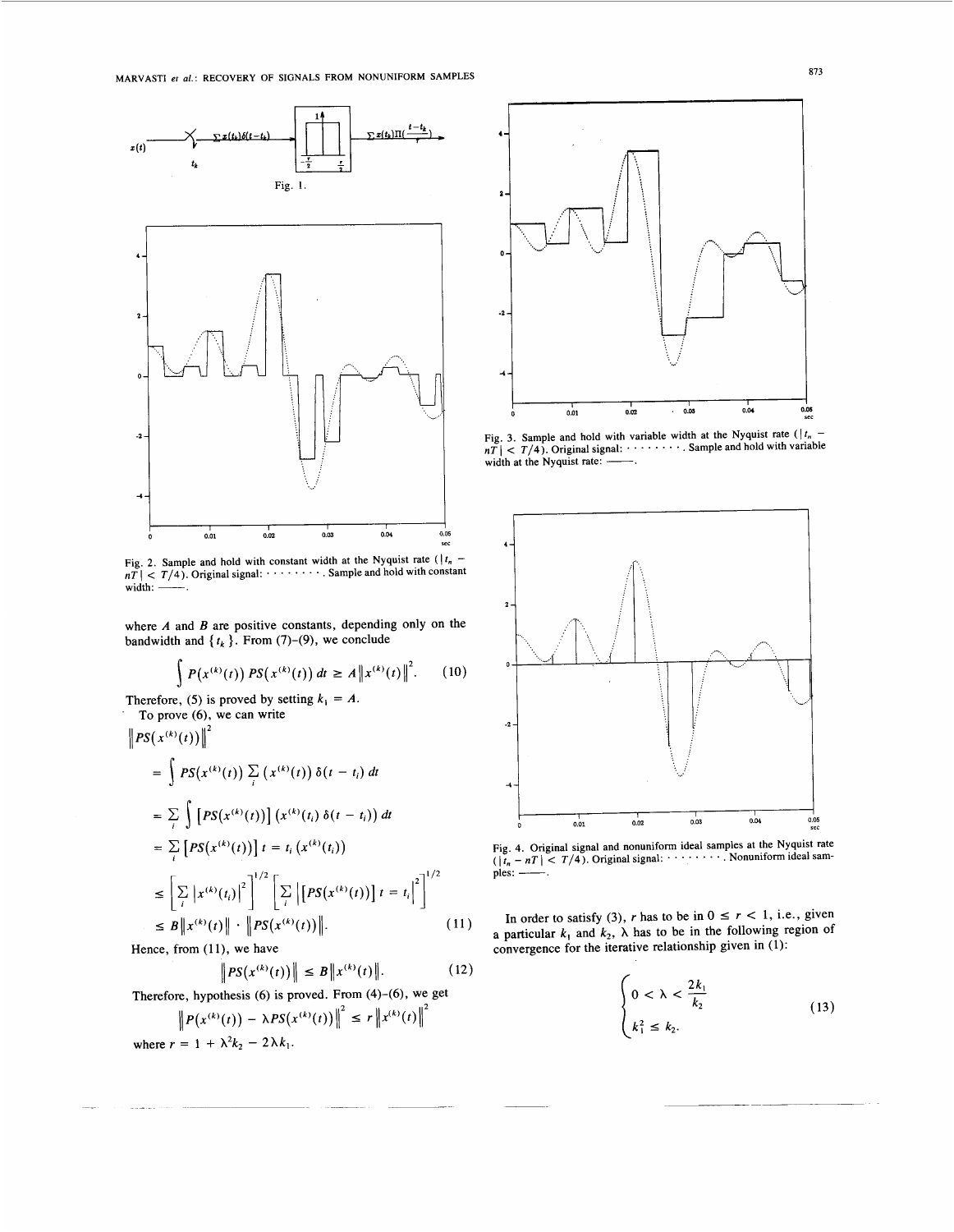<span id="page-2-0"></span>

Fig. 5. Reconstruction from ideal nonuniform samples at the Nyquist rate  $(|t_n - nT| < T/2)$ . (b) Reconstruction from ideal nonuniform samples at the Nyquist rate  $(|t_n - nT| < T/2)$ . (c) Reconstruction from ideal nonuniform sample nonuniform samples at the Nyquist rate  $(|t_n - nT| < T/2)$ . (c) Reconstruction from ideal nonuniform samples at the Nyquist rate  $(|t_n - nT| < T/4)$ . (Continued on next page.)

Notice that to minimize *r* and hence maximize the convergence speed, it is required that  $\lambda = (k_1/k_2)$ . Also note that (13) is not limited to ideal sampling but rather is true for any distortion operator *S* and constraint operator *P* that satisfy (3). The main problem in choosing a proper  $\lambda$  is that it cannot be determined theoretically since  $k_1$  and  $k_2$  are not known. Therefore, experimental results will determine the range of  $\lambda$ . In our simulation, depending on the nonuniform sampling set,  $\lambda$  is taken to be somewhere between 0.5 and 1.

## **111.** OTHER FORMS OF NONUNIFORM SAMPLING

# *A. Natural Sampling*

Natural samples are defined as the product of the band-limited signal by rectangular pulses that are nonuniformly spaced at instants  $\{t_k\}$  and have the height of unity and a width of  $\tau$ . If we find a  $k_1$  and  $k_2$  that satisfy (5) and (6), we can use the iterative method (1) to recover a band-limited finite energy signal from its nonuniform samples. Equation *(5)* similar to (8)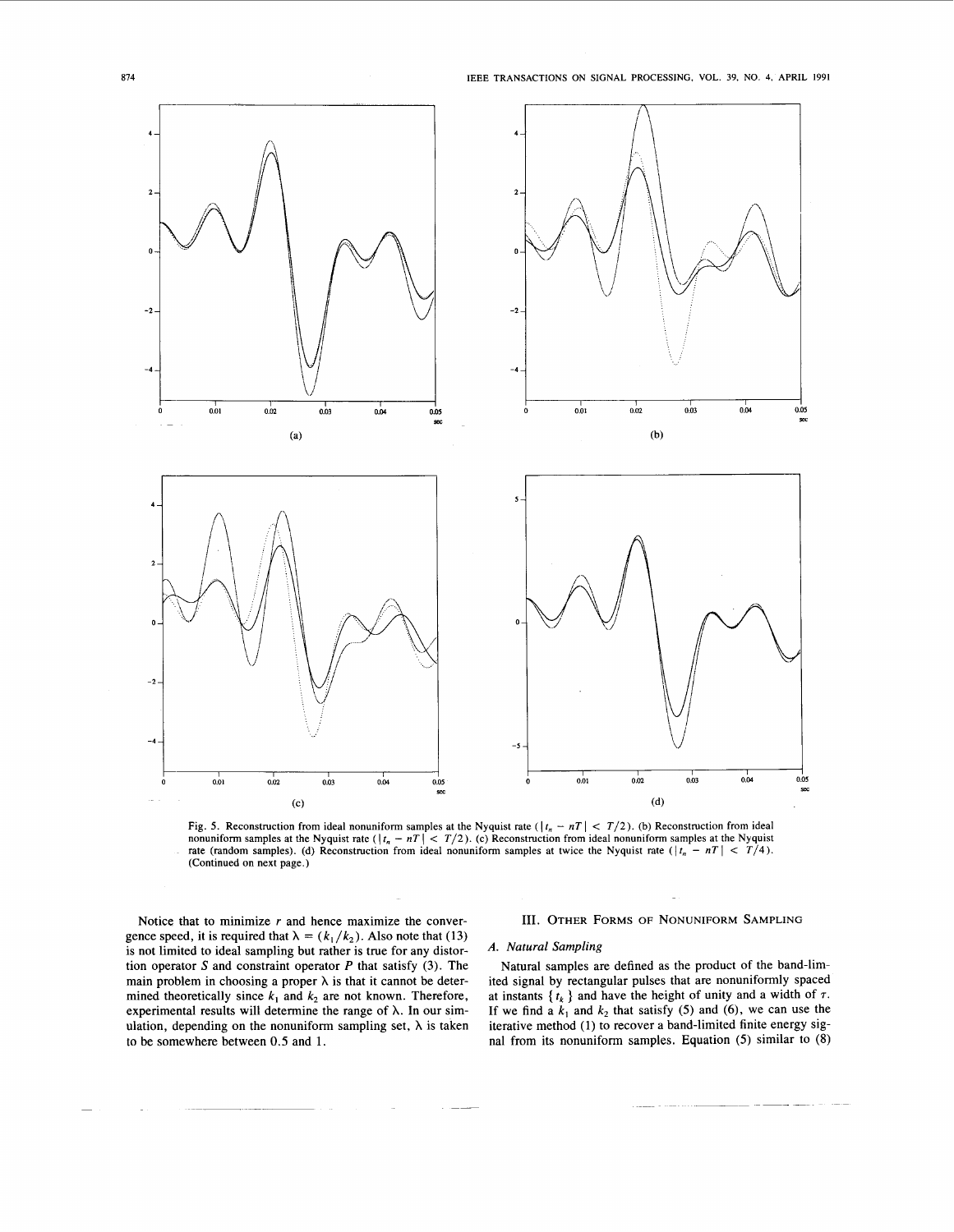

[Fig.](#page-2-0) *5. (Conrinued.)* (e) Reconstruction from ideal nonuniform samples at twice the Nyquist rate (random samples). (f) Reconstruction from ideal nonuniform samples at three times the Nyquist rate( $|t_n - nT| < T/4$ ). (g) Reconstruction from ideal nonuniform samples at three times the Nyquist rate (random samples). Original signal: ................. After 10 iterations: -

becomes

$$
\int (x^{(k)}(t)) S(x^{(k)}(t)) dt
$$
  
= 
$$
\int S(x^{(k)}(t))^{2} dt \geq k_{1} ||x^{(k)}(t)||^{2}
$$
 (14)

for all  $k$ .

Equation (14) has a solution because  $\int S(x^{(k)}(t))^2 dt$  is a positive number<sup>2</sup> and so is  $||x^{(k)}(t)||^2$ . Therefore, there is a constant  $k_1$  such that (14) is true for all values of  $k$ . Since  $\int S(x^{(k)}(t))^2 dt < |x^{(k)}(t)|^2$ ,  $k_1$  is smaller than 1. Also, (6)

<sup>2</sup> $\int$  *S*( $x^{(k)}(t)$ )<sup>2</sup> *dt* cannot be zero since *S*[ $x^{(k)}(t)$ ] cannot be identically zero for a band-limited signal.

## is true because

$$
\left\| PS(x^{(k)}(t)) \right\|^2 \leq \left\| S(x^{(k)}(t)) \right\|^2 < \left\| x^{(k)}(t) \right\|^2
$$

so  $k_2$  can be taken as 1. In this case the range of  $\lambda$  in (13) becomes  $0 < \lambda < 2$ .

### *B. Sample-and-Hold Interpolation*

The sample-and-hold operation on a signal can be considered as a two-step procedure: 1) ideal nonuniform sampling and 2) passing the samples through a zero-order hold filter. Thus, the S operator in this case should be convolved by a zero-order hold impulse response (Fig. 1).

The width of zero-order-hold impulse response can be con-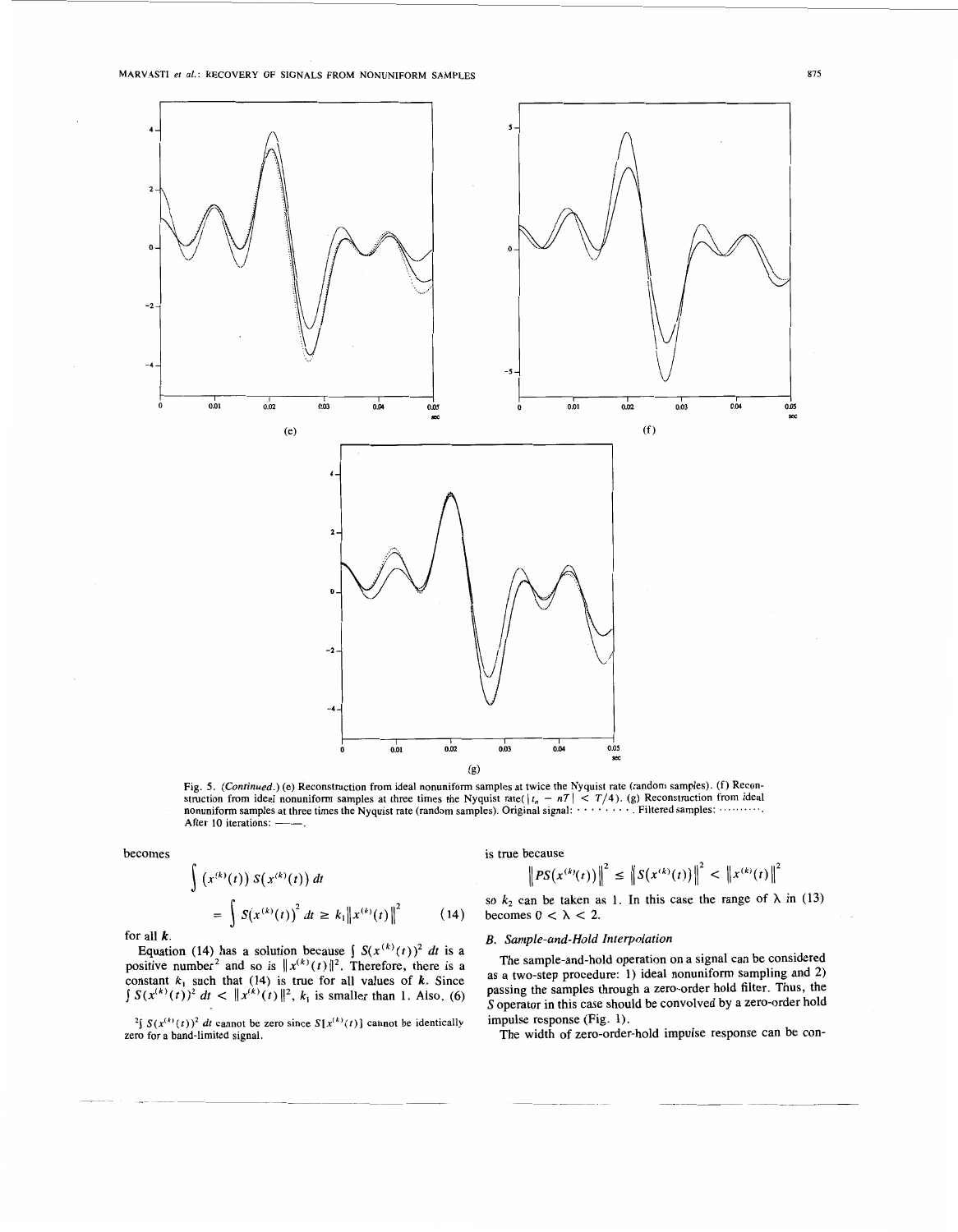TABLE I MEAN-SQUARE ERROR (T/4 INTERVAL) AT NYQUIST RATE

| Mean-Square Error |                 |                 |             |             |  |  |
|-------------------|-----------------|-----------------|-------------|-------------|--|--|
| Iteration<br>No.  | Variable<br>S&H | Constant<br>S&H | Ideal       | Natural     |  |  |
| 0                 | 1.864412e-1     | 4.365404e-1     | 1.580624e-1 | 5.428200e-1 |  |  |
| 1                 | 2.684877e-2     | 9.017097e-2     | 2.535609e-3 | 1.208514e-1 |  |  |
| 2                 | 4.488294e-3     | 2.132896e-2     | 1.746579e-3 | 2.655716e-2 |  |  |
| 3                 | 1.975845e-3     | 6.128620e-3     | 1.607121e-3 | 6.746200e-3 |  |  |
| 4                 | 2.217043e-3     | 2.903171e-3     | 1.575803e-3 | 3.343687e-3 |  |  |
| 5                 | 2.644699e-3     | 2.641249e-3     | 1.522073e-3 | 3.220765e-3 |  |  |
| 6                 | 2.940791e-3     | 3.070048e-3     | 1.475997e-3 | 3.551968e-3 |  |  |
| 7                 | 3.122244e-3     | 3.567942e-3     | 1.439057e-3 | 3.817421e-3 |  |  |
| 8                 | 3.233513e-3     | 3.977919e-3     | 1.411968e-3 | 3.975198e-3 |  |  |
| 9                 | 3.305488e-3     | 4.280155e-3     | 1.392150e-3 | 4.059322e-3 |  |  |
| 10                | 3.356229e-3     | 4.491736e-3     | 1.378551e-3 | 4.101327e-3 |  |  |

TABLE I1 MEAN-SQUARE ERROR FOR RANDOM SAMPLES

| Mean-Square Error |                     |                    |                    |  |  |  |
|-------------------|---------------------|--------------------|--------------------|--|--|--|
| Iteration<br>No.  | <b>Nyquist Rate</b> | $2 \times$ Nyquist | $3 \times$ Nyquist |  |  |  |
| 0                 | $1.672375e + 0$     | 4.450645e-1        | 2.719940e-1        |  |  |  |
|                   | $1.143412e + 0$     | 2.491319e-1        | 9.645810e-2        |  |  |  |
| 2                 | 9.669778e-1         | 1.789243e-1        | 4.881012e-2        |  |  |  |
| 3                 | 9.370443e-1         | 1.405293e-1        | 2.707859e-2        |  |  |  |
| 4                 | 8.414629e-1         | 1.131710e-1        | 1.639921e-2        |  |  |  |
| 5                 | 8.303990e-1         | 9.394870e-2        | 1.104171e-2        |  |  |  |
| 6                 | 7.694325e-1         | 7.923566e-2        | 8.194261e-3        |  |  |  |
| 7                 | 7.596434e-1         | 6.719316e-2        | 6.596941e-3        |  |  |  |
| 8                 | 7.190652e-1         | 5.758550e-2        | 5.629838e-3        |  |  |  |
| 9                 | 7.089961e-1         | 4.926686e-2        | 4.992424e-3        |  |  |  |
| 10                | 6.810131e-1         | 4.243471e-2        | 4.530937e-3        |  |  |  |

**TABLE III** MEAN-SQUARE ERROR AT T/4 INTERVAL

| Mean-Square Error |                 |                    |                    |  |  |  |
|-------------------|-----------------|--------------------|--------------------|--|--|--|
| Iteration<br>No.  | Nyquist<br>Rate | $2 \times$ Nyquist | $3 \times$ Nyquist |  |  |  |
| Ω                 | 1.580624e-1     | 1.905335e-1        | 4.7484000e-1       |  |  |  |
|                   | 2.535609e-3     | 2.485873e-2        | 4.2737980e-2       |  |  |  |
| 2                 | 1.746579e-3     | 5.125920e-3        | 1.2164360e-2       |  |  |  |
| 3                 | 1.607121e-3     | 1.089340e-3        | 4.7587000e-3       |  |  |  |
|                   | 1.575803e-3     | 7.573805e-4        | 2.139869e-3        |  |  |  |
| 5                 | 1.522073e-3     | 5.363611e-4        | 1.1480990e-3       |  |  |  |
| 6                 | 1.475997e-3     | 5.348017e-4        | 5.3484040e-4       |  |  |  |
| 7                 | 1.439057e-3     | 4.930253e-4        | 4.4935560e-4       |  |  |  |
| 8                 | 1.411968e-3     | 4.781214e-4        | 2.7248240e-4       |  |  |  |
| 9                 | 1.392150e-3     | 4.545103e-4        | 3.1401990e-4       |  |  |  |
| 10                | 1.378551e-3     | 4.353163e-4        | 2.566236e-4        |  |  |  |

sidered **to** be either a constant (Fig. *2)* or a variable (Fig. **3)**  depending on  $t_k - t_{k-1}$ .

To prove the convergence of the proposed iterative technique, we should show that there exists a unique fixed point. The set of sampled-and-held nonuniform samples is a convex set.3 According to **[8,** theorem **2.3-31** the sample-and-hold op-

<sup>3</sup>A set *C* is said to be convex if together with any  $x_1$  and  $x_2$  in *C*, it also contains  $\mu x_1 + (1 - \mu)x_2$  for any value of  $\mu$  in  $0 \le \mu \le 1$ . In our case, the set is a set of functions for sample and hold **or** nth order hold polynomial.



Fig. 6. Reconstruction from sample and hold with constant width at the Nyquist rate ( $|t_n - nT| < T/4$ ). Original signal: . . . . . . . . . Filtered samples: ............ After 5 iterations:

eration is nonexpansive and there exists at least one fixed point for the iteration. Since we assumed that the instants  $\{t_k\}$  to be a stable sampling set, there exists one and only one fixed point and the iteration method will converge to this unique point, which is the original signal. Note that the above argument is also true about any type of interpolations such as an nth order hold polynomial. For the analysis of sample-and-hold and linear interpolation of uniform samples see **[9].** 

### **IV. SIMULATION RESULTS**

To test the proposed method, we have considered a low-pass signal band limited to  $W = 100$  Hz. The original signal and the ideal nonuniform samples, **at** the Nyquist rate, are shown in Fig. **4.** The nonuniform samples are initially taken at the Nyquist rate. The instances are chosen randomly such that  $|t_k |kT| < (T/4)$ ; this is a sufficient condition to ensure a stable sampling set. The reconstructed signal from the ideal nonuniform samples at the Nyquist rate is shown in Fig. 5(a) after 10 iterations. The mean-square error **(MSE)** for the first 10 iterations are shown in Table **I** under the column "Ideal." If we relax the sufficient condition  $|t_k - kT| < (T/4)$ , there is no guarantee that the sampling set converges **at** the Nyquist rate. For a specific sampling set that is to within  $|t_k - kT| < (T/2)$ , the iterative technique slowly converges; Fig. 5(b) shows the result after 10 iterations.<sup>4</sup> When the samples are totally random, we observe an even slower convergence as shown in Fig. 5(c) and Table II.<sup>5</sup>

At the rates lower than the Nyquist rate, the iterative method diverges. Obviously, if the average sampling rate is higher than

<sup>4</sup>Figs. 5(a)–(g) are optimized for  $\lambda$  experimentally; the optimum values are somewhere between 0.5 and 1.

'Clearly, the results **for** random sampling are different for each realization of the random samples. At the Nyquist rate, they may or may not converge. Even if they converge, the convergence rate depends on the configuration of the random samples. If **the** samples are clustered in a small interval, the convergence is slow and the segmental MSE is high at other regions of the waveform where there are no samples.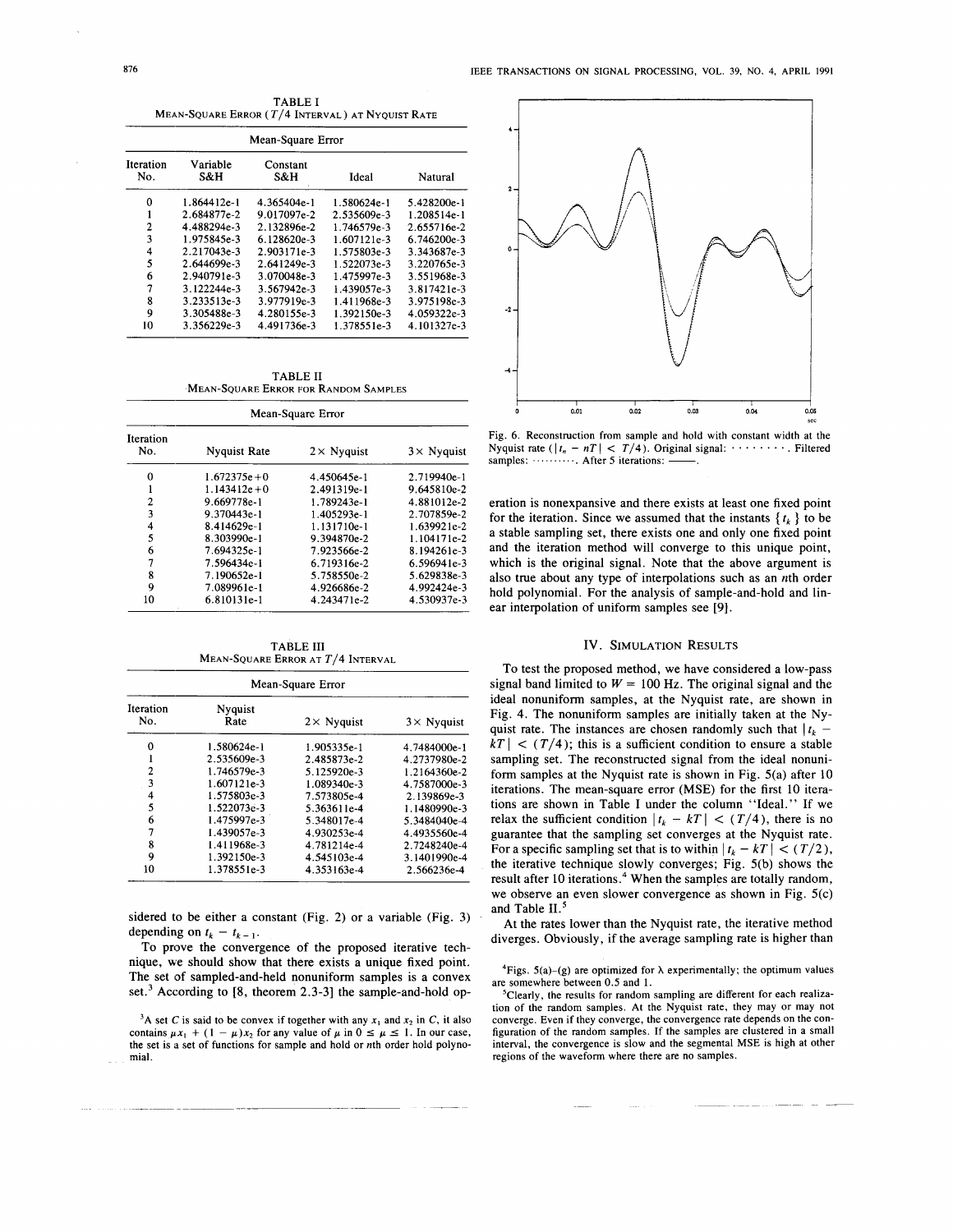

Fig. 7. Reconstruction from sample and hold with variable width at the Nyquist rate ( $|t_n - nT| < T/4$ ). Original signal: ........ Filtered samples:  $\cdots$  . . . . . . . . After 5 iterations:



Fig. 8. Reconstruction from natural samples at the Nyquist rate ( $\left| t_n \right|$   $nT$  | <  $T/4$ ). Original signal: . . . . . . . . Filtered samples: After *5* iterations:  $\frac{1}{2}$ 

the Nyquist rate, the convergence is guaranteed $6$  and is faster. For instance, at twice the Nyquist rate from Fig. 5(d) and Table **111** we can deduce that if the nonuniform samples are restricted to within  $T/4$  where T is the Nyquist interval, we have a faster convergence after 10 iterations compared to the Nyquist sampling. This conclusion is also true when we sample randomly at twice the Nyquist rate, see Fig. 5(e) and Table **11.** We can get better results if we sample at three times the Nyquist rate as shown in Figs. 5(f) and (g) and Tables **I1** and **111.** 

6Random samples at the higher than Nyquist rate is a sampling set and uniquely determine the signal.

For a comparison of the reconstruction from different sampling schemes, we sample at the Nyquist rate and then use the iterative method. The reconstructed signal from the nonuniform samples with zero-order hold (constant and variable width) and the reconstructed signal from natural samples after low-pass filtering (no iteration) and after 5 iterations (we have assumed that  $\lambda = 1$  in all cases as discussed in Section III-A) are shown in Figs. *6* through 8, respectively. The pulsewidth in Figs. 2, **6,**  and 8 is  $T/2 = 1/4W$ .<sup>7</sup> A comparison of the iteration method for the reconstruction of different kinds of nonuniform sampling schemes (when  $|t_k - kT| < (T/4)$ , where T is the Nyquist interval) based on MSE is given in Table I.<sup>8</sup> This table shows that for the cases of ideal samples, the iteration converges slightly faster than other sampling schemes.

#### V. CONCLUSION OF THE EXPERIMENTAL RESULTS

We have described a recursive method to recover a bandlimited signal from its nonuniform samples. The simulation results show that this method works effectively and fairly fast and the errors after a few iterations are negligible if the sufficient condition  $|t_k - kT| < (T/4)$  is satisfied or the sampling rate is higher than the Nyquist rate. We have also shown that this method is also applicable to the other interpolated sampling methods as well. These results and comparisons are summarized in Tables **1-111.** 

#### **REFERENCES**

- [l] F. Marvasti, *A Unified Approach to Zero-Crossings and Nonuniform Sampling of Single and Multidimensional Signals and Sys-tems,* 1st ed. Oak Park, IL: Nonuniform, 1987.
- [2] I. **W.** Sandberg, "On the properties of some systems that distort signals-I," Bell *Syst. Tech. J.,* vol. 42, pp. 2033-2047, Sept. 1963.
- [3] R. **0.** Wiley, H. Schwarzlander, and D. D. Weiner, "Demodulation procedure for very wide-band FM," *IEEE Trans. Commun.,*
- vol. COM-25, no. 3, Mar. 1977. [4] R. G. Wiley, "Recovery of band-limited signals from unequally spaced samples," *IEEE Trans. Commun.,* vol. COM-26, no. **1,**  Jan. 1978.
- [5] F. Marvasti, "Spectral analysis of random sampling and error free recovery by an iterative method," IECE Trans. Inst. Electron.
- *Commun. Eng., Japan* (Sect. E), vol E69, no. 2, Feb. 1986.<br>[6] K. D. Sauer and J. P. Allebach, "Iterative reconstruction of bandlimited images from nonuniform spaced samples," IEEE Trans. *Circuits Syst.,* vol. CAS-34, no. 12, Dec. 1987.
- [7] R. J. Duffin and A. C. Schaeffer, "A class of nonharmonic Fourier series," *Trans. Amer. Math. Soc.,* pp. 341-366, 1952.
- [8] H. Stark, *Image Recovery Theory and Applications,* 1st ed. New York: Academic, 1988.
- [9] F. Marvasti, "An iterative technique to compensate for the inter-polation distortion," *IEEE Trans. Acoust., Speech, Siganl Pro-cessing,* vol. 37, no. **10,** pp. 1617-1621, Oct. 1989.

'The dependence of MSE on pulsewidth is not significant after **5** iterations.

<sup>8</sup>The oscillations shown in this table for nonideal sampling cases are due to quantization error and approximation of a convolution integral with a discrete one.



Farokh Marvasti (S'72-M'74-SM'83) received the B.S., M.S., and Ph.D. degrees, all in electrical engineering, from Rensselaer Polytechnic Institute.

He has worked for Graphic Sciences, Singer-Kearfott, and AT&T Bell Laboratories. He was a Professor at Sharif University of Technology, Tehran, Iran, from 1976 to 1984, where he did extensive consulting to telecommunication and power companies. He was a visiting Professor at the University of California, Davis, in 1985.